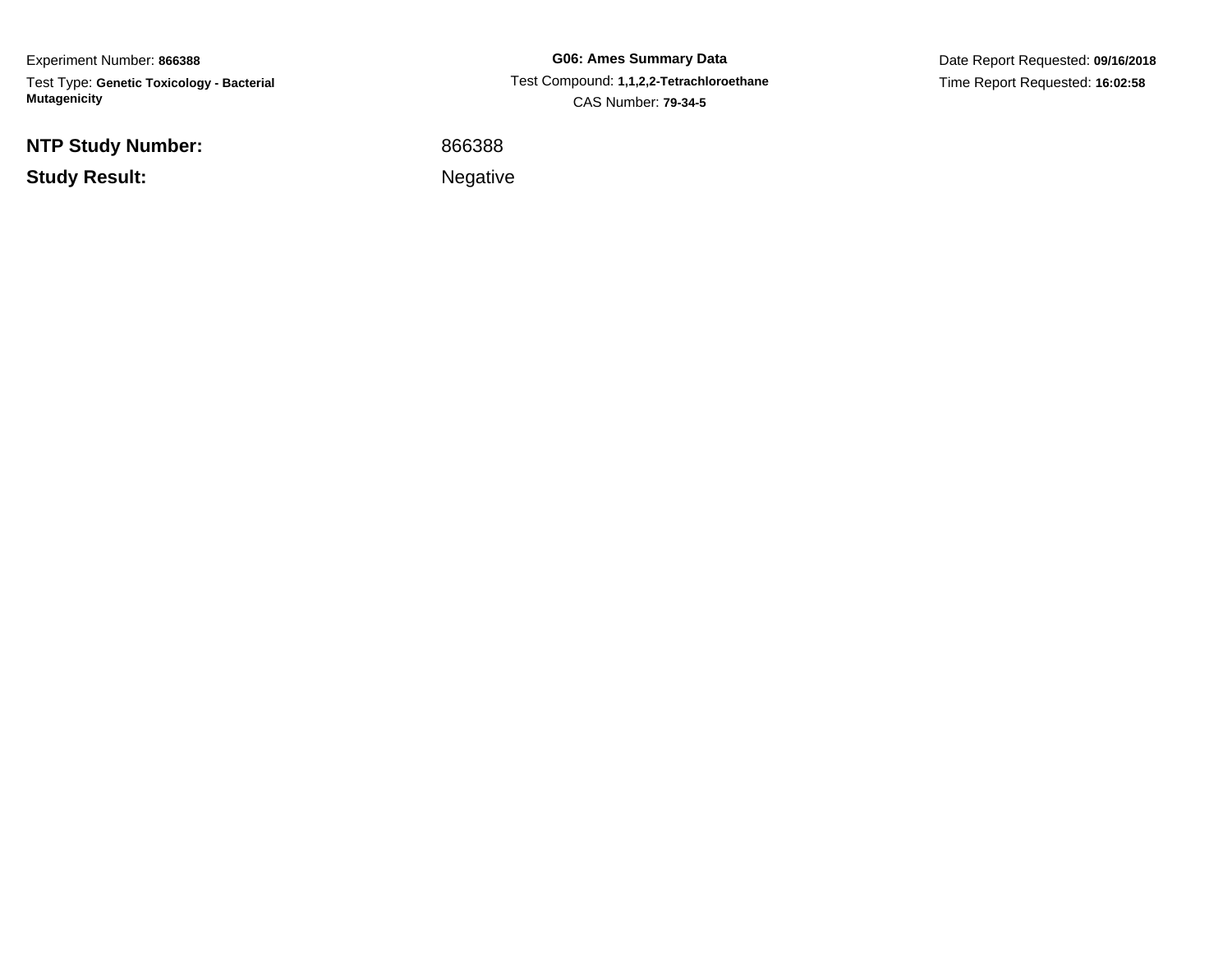## Experiment Number: **866388**

Test Type: **Genetic Toxicology - Bacterial Mutagenicity**

## **G06: Ames Summary Data** Test Compound: **1,1,2,2-Tetrachloroethane**CAS Number: **79-34-5**

Date Report Requested: **09/16/2018**Time Report Requested: **16:02:58**

| <b>Strain: TA100</b>          |                   |                   |  |  |
|-------------------------------|-------------------|-------------------|--|--|
| Dose (ug/Plate)               | With 10% Mouse S9 | With 10% Mouse S9 |  |  |
| Vehicle Control <sup>1</sup>  | $96 \pm 5.7$      | $86 \pm 2.2$      |  |  |
| 33.0                          | $104 \pm 2.1$     | $93 \pm 0.6$      |  |  |
| 100.0                         | $96 \pm 3.7$      | $89 \pm 4.1$      |  |  |
| 333.0                         | $104 \pm 2.2$     | $98 \pm 2.9$      |  |  |
| 1000.0                        | $94 \pm 6.2^s$    | $81 \pm 4.7$      |  |  |
| 3333.0                        | $9 \pm 1.2^s$     | $74 \pm 3.3^s$    |  |  |
| <b>Trial Summary</b>          | Negative          | Negative          |  |  |
| Positive Control <sup>2</sup> | $250 \pm 19.8$    | $281 \pm 6.7$     |  |  |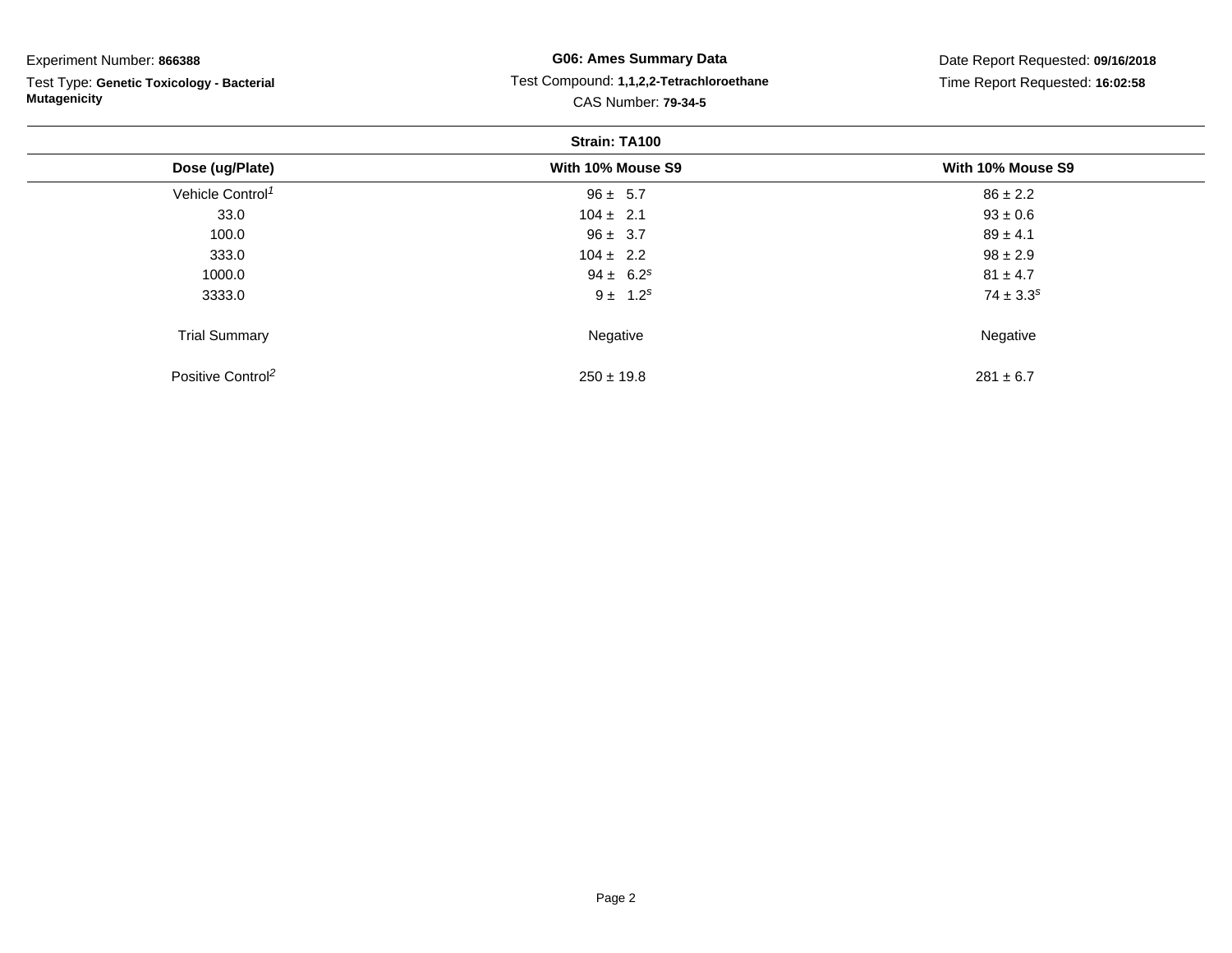| Experiment Number: 866388<br>Test Type: Genetic Toxicology - Bacterial<br><b>Mutagenicity</b> | <b>G06: Ames Summary Data</b><br>Test Compound: 1,1,2,2-Tetrachloroethane | Date Report Requested: 09/16/2018<br>Time Report Requested: 16:02:58 |                     |  |  |
|-----------------------------------------------------------------------------------------------|---------------------------------------------------------------------------|----------------------------------------------------------------------|---------------------|--|--|
|                                                                                               |                                                                           |                                                                      | CAS Number: 79-34-5 |  |  |
|                                                                                               | Strain: TA1535                                                            |                                                                      |                     |  |  |
| Dose (ug/Plate)                                                                               | With 10% Mouse S9                                                         | With 10% Mouse S9                                                    |                     |  |  |
| Vehicle Control <sup>1</sup>                                                                  | $13 \pm 2.3$                                                              | $10 \pm 2.2$                                                         |                     |  |  |
| 33.0                                                                                          | $8 \pm 0.6$                                                               | $7 \pm 2.7$                                                          |                     |  |  |
| 100.0                                                                                         | $13 \pm 2.3$                                                              | $14 \pm 0.9$                                                         |                     |  |  |
| 333.0                                                                                         | $8 \pm 1.7$                                                               | $12 \pm 1.8$                                                         |                     |  |  |
| 1000.0                                                                                        | $5 \pm 0.9$ <sup>s</sup>                                                  | $11 \pm 1.9$                                                         |                     |  |  |
| 3333.0                                                                                        | $5 \pm 0.6^s$                                                             | $3 \pm 0.3^s$                                                        |                     |  |  |
| <b>Trial Summary</b>                                                                          | Negative                                                                  | Negative                                                             |                     |  |  |
| Positive Control <sup>2</sup>                                                                 | $52 \pm 2.3$                                                              | $42 \pm 3.8$                                                         |                     |  |  |

 $52\pm2.3$ 

3  $42 \pm 3.8$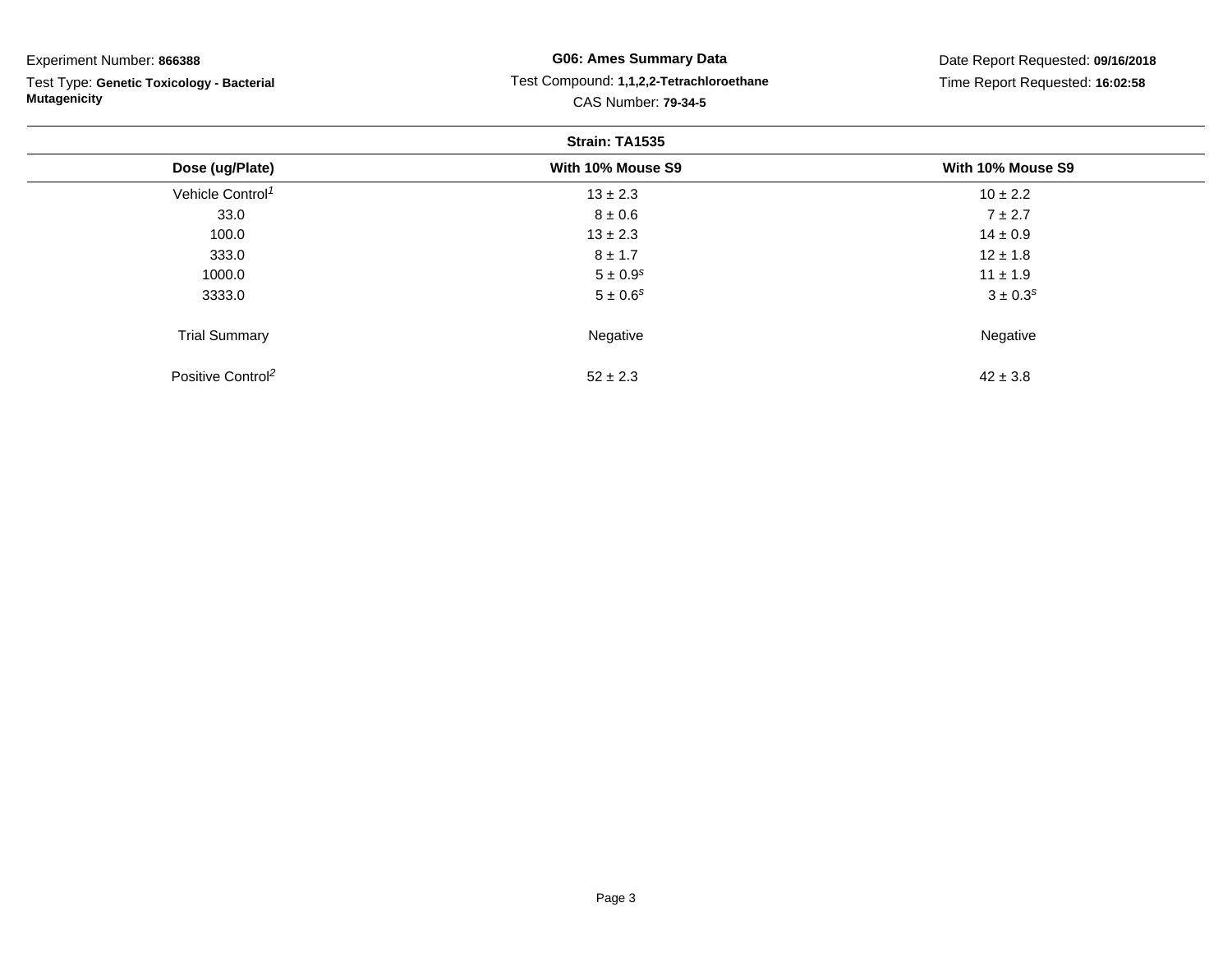| Experiment Number: 866388<br>Test Type: Genetic Toxicology - Bacterial<br><b>Mutagenicity</b> | <b>G06: Ames Summary Data</b><br>Test Compound: 1,1,2,2-Tetrachloroethane | Date Report Requested: 09/16/2018<br>Time Report Requested: 16:02:58 |                            |  |  |
|-----------------------------------------------------------------------------------------------|---------------------------------------------------------------------------|----------------------------------------------------------------------|----------------------------|--|--|
|                                                                                               |                                                                           |                                                                      | <b>CAS Number: 79-34-5</b> |  |  |
|                                                                                               | <b>Strain: TA97</b>                                                       |                                                                      |                            |  |  |
| Dose (ug/Plate)                                                                               | With 10% Mouse S9                                                         | With 10% Mouse S9                                                    |                            |  |  |
| Vehicle Control <sup>1</sup>                                                                  | $100 \pm 3.2$                                                             | $105 \pm 3.2$                                                        |                            |  |  |
| 33.0                                                                                          | $103 \pm 1.2$                                                             | $110 \pm 4.7$                                                        |                            |  |  |
| 100.0                                                                                         | $103 \pm 4.5$                                                             | $93 \pm 7.8$                                                         |                            |  |  |
| 333.0                                                                                         | $107 \pm 0.6$                                                             | $99 \pm 8.1$                                                         |                            |  |  |
| 1000.0                                                                                        | $72 \pm 6.8^s$                                                            | $94 \pm 2.2$                                                         |                            |  |  |
| 3333.0                                                                                        | $13 \pm 1.7$ <sup>s</sup>                                                 | $1 \pm 0.6^s$                                                        |                            |  |  |
| <b>Trial Summary</b>                                                                          | Negative                                                                  | Negative                                                             |                            |  |  |
| Positive Control <sup>2</sup>                                                                 | $178 \pm 3.8$                                                             | $200 \pm 2.7$                                                        |                            |  |  |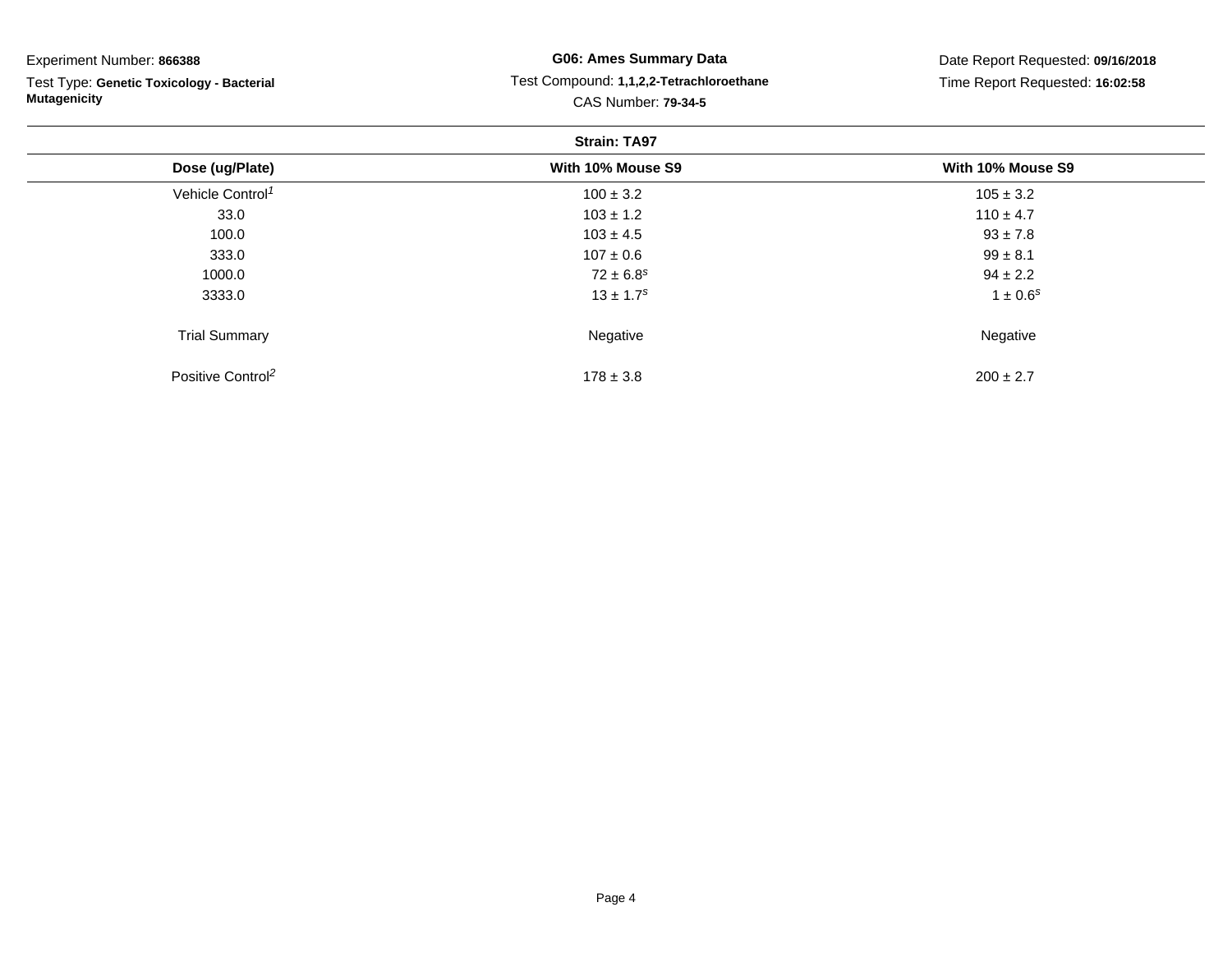| Experiment Number: 866388                                        | <b>G06: Ames Summary Data</b>            | Date Report Requested: 09/16/2018 |  |  |  |
|------------------------------------------------------------------|------------------------------------------|-----------------------------------|--|--|--|
| Test Type: Genetic Toxicology - Bacterial<br><b>Mutagenicity</b> | Test Compound: 1,1,2,2-Tetrachloroethane | Time Report Requested: 16:02:58   |  |  |  |
|                                                                  | <b>CAS Number: 79-34-5</b>               |                                   |  |  |  |
| <b>Strain: TA98</b>                                              |                                          |                                   |  |  |  |
| Dose (ug/Plate)                                                  | With 10% Mouse S9                        | With 10% Mouse S9                 |  |  |  |
| Vehicle Control <sup>1</sup>                                     | $16 \pm 2.0$                             | $20 \pm 2.2$                      |  |  |  |
| 33.0                                                             | $16 \pm 1.9$                             | $23 \pm 1.3$                      |  |  |  |
| 100.0                                                            | $16 \pm 1.5$                             | $25 \pm 1.8$                      |  |  |  |
| 333.0                                                            | $15 \pm 2.1$                             | $21 \pm 1.0$                      |  |  |  |
| 1000.0                                                           | $10 \pm 1.2^s$                           | $24 \pm 2.1$                      |  |  |  |
| 3333.0                                                           | $3 \pm 3.0^s$                            | $18 \pm 3.5^s$                    |  |  |  |
| <b>Trial Summary</b>                                             | Negative                                 | Negative                          |  |  |  |
| Positive Control <sup>2</sup>                                    | $151 \pm 7.8$                            | $164 \pm 16.6$                    |  |  |  |